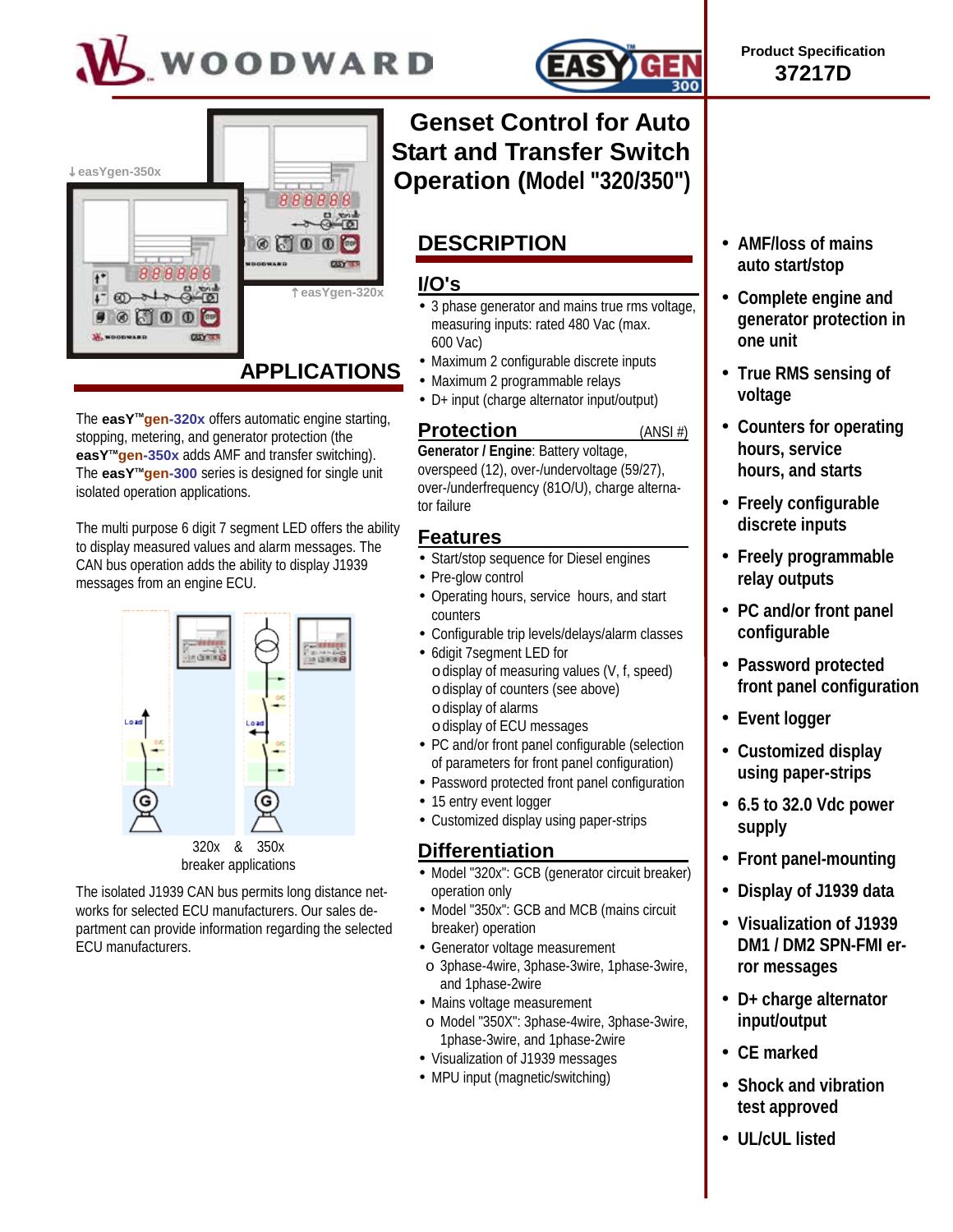# **SPECIFICATIONS**

|         |  | Ambient temperature (operation)  - 20 to 70 °C / -4 to 158 °F |  |  |
|---------|--|---------------------------------------------------------------|--|--|
|         |  | Ambient temperature (storage)  - 20 to 85 °C / -4 to 185 °F   |  |  |
|         |  |                                                               |  |  |
|         |  |                                                               |  |  |
| 480 Vac |  |                                                               |  |  |
|         |  |                                                               |  |  |
|         |  |                                                               |  |  |
|         |  |                                                               |  |  |
|         |  |                                                               |  |  |
|         |  | Measuring frequency40 (mains) or 15 (generator) to 85 Hz      |  |  |
|         |  |                                                               |  |  |
|         |  |                                                               |  |  |
|         |  |                                                               |  |  |
|         |  |                                                               |  |  |
|         |  |                                                               |  |  |
|         |  |                                                               |  |  |
|         |  |                                                               |  |  |
|         |  | Max. exciter current12 Vdc (terminal 4) 0.11 A                |  |  |
|         |  | 24 Vdc (terminal 3) 0.11 A                                    |  |  |
|         |  |                                                               |  |  |

| 2.00 Adc@24 Vdc / 0.36 Adc@125 Vdc / 0.18 Adc@250 Vdc<br>Housing<br>Flush-mountType Woodward<br>Disturbance test (CE)  tested according to applicable EN guidelines |  |
|---------------------------------------------------------------------------------------------------------------------------------------------------------------------|--|
|                                                                                                                                                                     |  |
|                                                                                                                                                                     |  |
|                                                                                                                                                                     |  |
|                                                                                                                                                                     |  |
|                                                                                                                                                                     |  |
|                                                                                                                                                                     |  |
|                                                                                                                                                                     |  |
|                                                                                                                                                                     |  |
|                                                                                                                                                                     |  |
|                                                                                                                                                                     |  |
|                                                                                                                                                                     |  |
|                                                                                                                                                                     |  |
|                                                                                                                                                                     |  |
|                                                                                                                                                                     |  |
|                                                                                                                                                                     |  |
|                                                                                                                                                                     |  |
|                                                                                                                                                                     |  |
|                                                                                                                                                                     |  |
|                                                                                                                                                                     |  |
|                                                                                                                                                                     |  |
|                                                                                                                                                                     |  |
|                                                                                                                                                                     |  |
|                                                                                                                                                                     |  |

# **DIMENSIONS**



# **PART NUMBERS**

| Model         | Part Number (P/N) | Description       |  |
|---------------|-------------------|-------------------|--|
| Model "320/X" | P/N 8440-1800     | EASYGEN-320-50B/X |  |
| Model "350/X" | P/N 8440-1801     | EASYGEN-350-50B/X |  |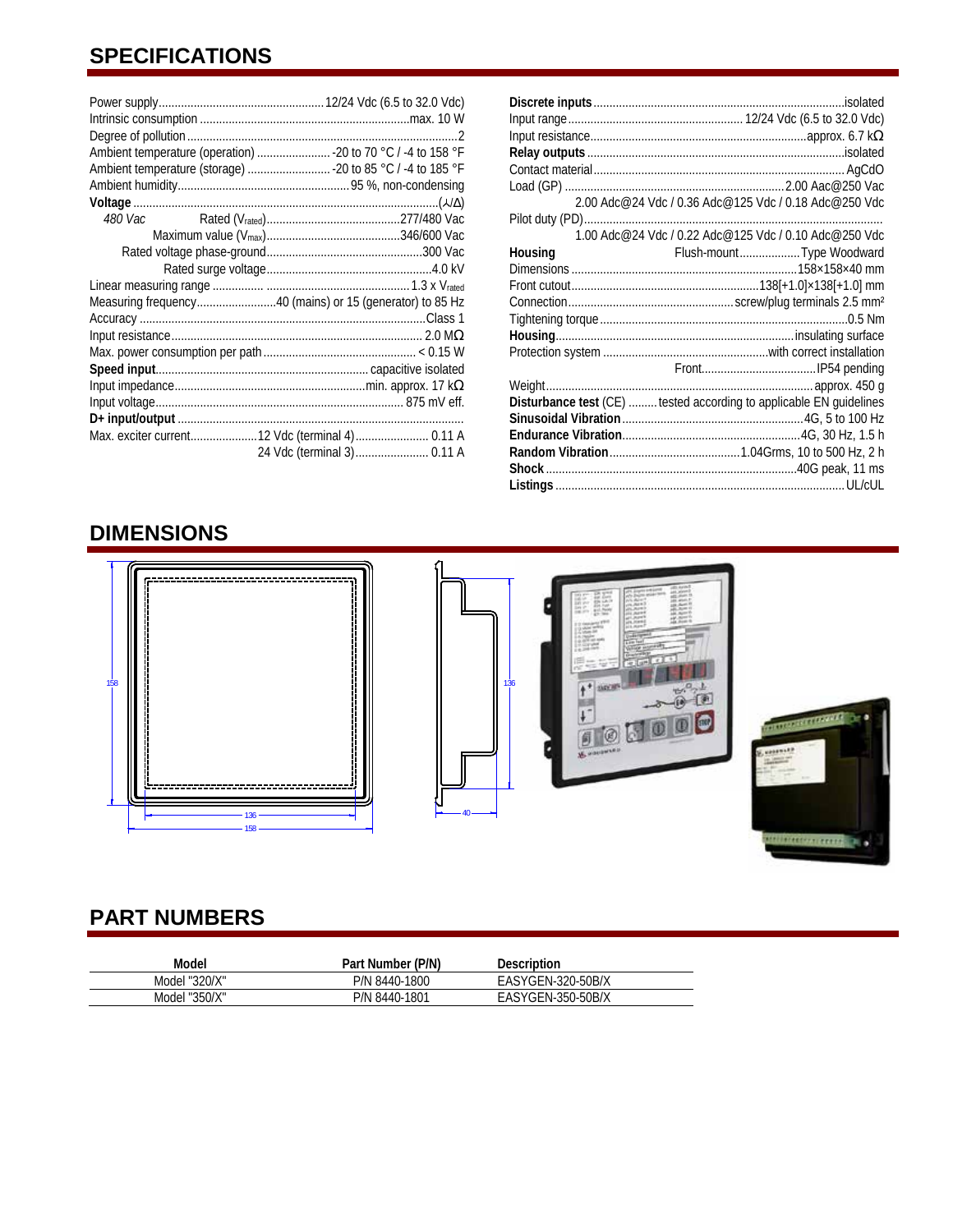